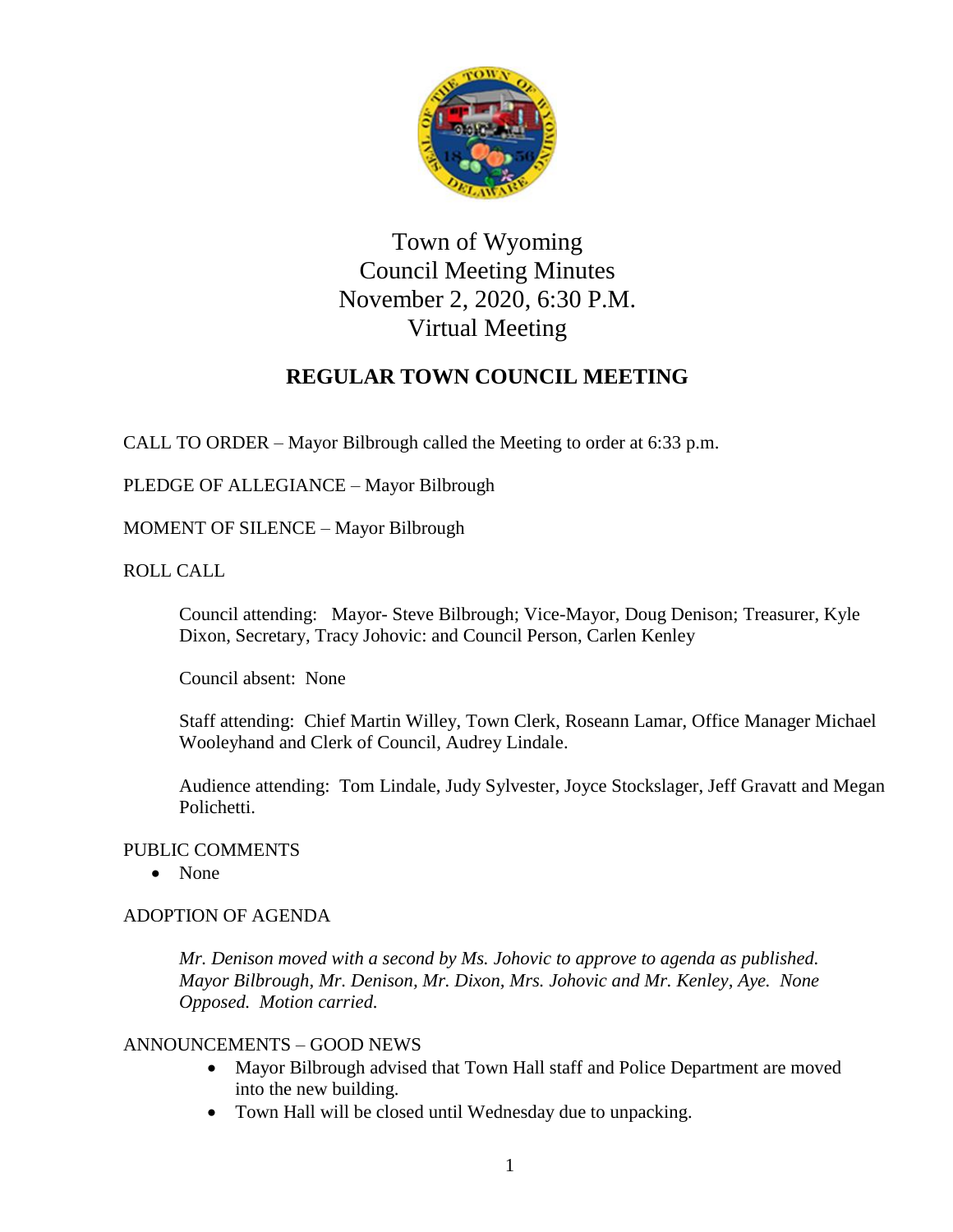- Chief Willey wanted to thank Mr. Marasco for his assistance in moving heavy items from the police department.
- Kyle Dixon thanked the town hall staff for the Halloween decorations at the train platform.

## ADOPTION OF PREVIOUS MEETING MINUTES

• October 5, 2020, Council Meeting

*Mr. Denison moved with a second by Mr. Dixon to adopt the meeting October 5th minutes as presented. Mayor Bilbrough, Mr. Denison, Mr. Dixon, Mrs. Johovic, and Mr. Kenley Aye. None Opposed. Motion carried.*

## TREASURER'S REPORT

- Mr. Dixon presented the Treasurer's Report including Balances, Profit & Loss, Check Register for review.
- Advised that budget meeting was held on Thursday October  $29<sup>th</sup>$ .

*Mr. Denison moved with a second from Ms. Johovic to approve the reports as presented subject to audit. Mayor Bilbrough, Mr. Denison, Mr. Dixon, Mrs. Johovic and Mr. Kenley, Aye. None Opposed. Motion carried.*

## POLICE REPORT

• None due to move and internet being down- will be presented next month.

## FIRE COMPANY REPORT

• None

## C/W SEWER & WATER REPORT

- No reports from CWSWA
- Budget was dropped off at Town Hall for review.
- Mr. Dixon asked about rates increasing. Mr. Denison advised that a increase is standard but the board votes to not increase rates.
- Mayor Bilbrough and Mr. Denison met with Wyoming CWSWA board members.
- Mr. Kenley advised that if someone feels their bill is too high, they should contact CSWSA. They have things they can do to help figure out where and why the usage is high.
- Discussion ensued regarding accountability for CWSWA in their day to day operations that need to increase on their part.

## PLANNING & ZONING

- Committee worked on maps and annexation at last meeting which was held at the CW Fire Department.
- Next meeting was moved to a week earlier due to the Thanksgiving holiday.

## BUILDING PERMITS

- Building Permit Report for October provided for review.
- Mayor Bilbrough and Mrs. Lamar met with First State Inspections to discuss ways to improve inspections and close open permits.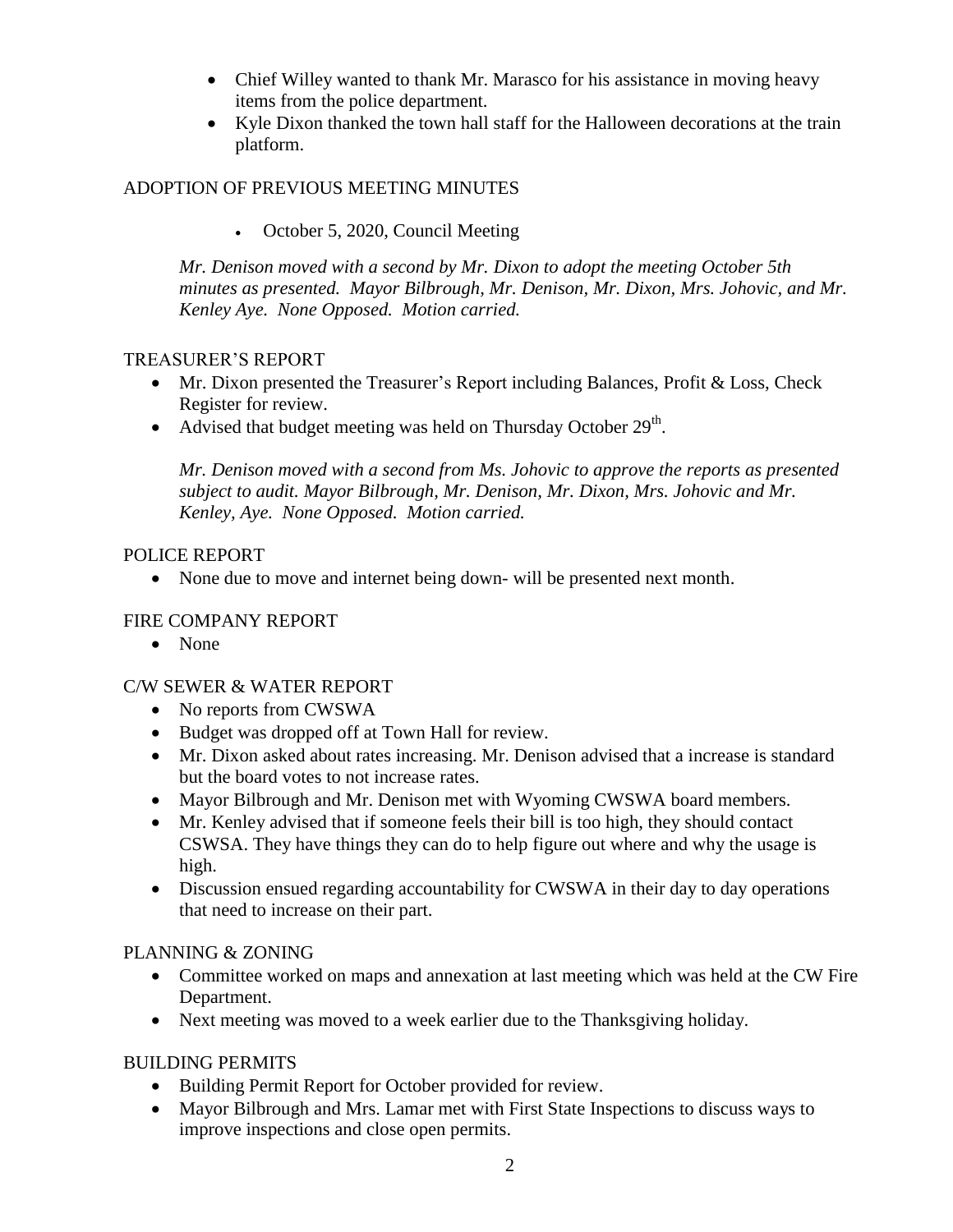• Discuss ensued.

## CODE ENFORCEMENT

- Council was advised of latest violations.
- Council was given updates on unresolved violations.

## PARK/STREET

- Mr. Kenley stated that tree trimming is taking place at the park.
- Trees are scheduled to be planted on Wednesday.
- Bathrooms are coming along nicely.
- Pavilion is done except for back filling.
- Light bar on truck still needs to be replaced. Working with LED outfitters to get it replaced.
- No complaints with the new mower.

## PEACH FESTIVAL

• None

## **Mr. Dixon lost internet connection and has left the meeting.**

## NEW BUSINESS

- Town Hall Work Site
	- o Mrs. Polichetti explained that the 18-21 year old students that attend Charlton attend internships at businesses to develop skills that can help them find a job in the future.
	- o Charlton is always looking for partnerships with businesses.

## **Mr. Dixon returned to the meeting.**

- o Mayor Bilbrough advised that the school provides insurance on students.
- o Students and parents sign a release.
- o 2-3 students will be on site Monday- Friday to provide services to Town Hall.
- o Mr. Kenley asked if students get paid. Mayor Bilbrough advised that this is a volunteer position.
- o Mr. Denison feels this is a great idea and that we should move forward with a partnership with Charlton.

*Mr. Denison moved with a second from Mr. Dixon to make Wyoming Town Hall and Maintenance Department a work site for Charlton School students. Mr. Denison, Mr. Dixon, Mrs. Johovic and Mr. Kenley, Aye. None Opposed. Mayor Bilbrough not voting. Motion carried.* 

- Greens of Wyoming Liens
	- o Mayor Bilbrough gave background of what is happening with the liens in the Greens of Wyoming.
	- o Mr. Denison explained that liens need to be lifted in order to sell the bonded properties that currently belong to a builder who is not building in this development. Properties are going to be sold to another builder.
	- o Discussion ensued.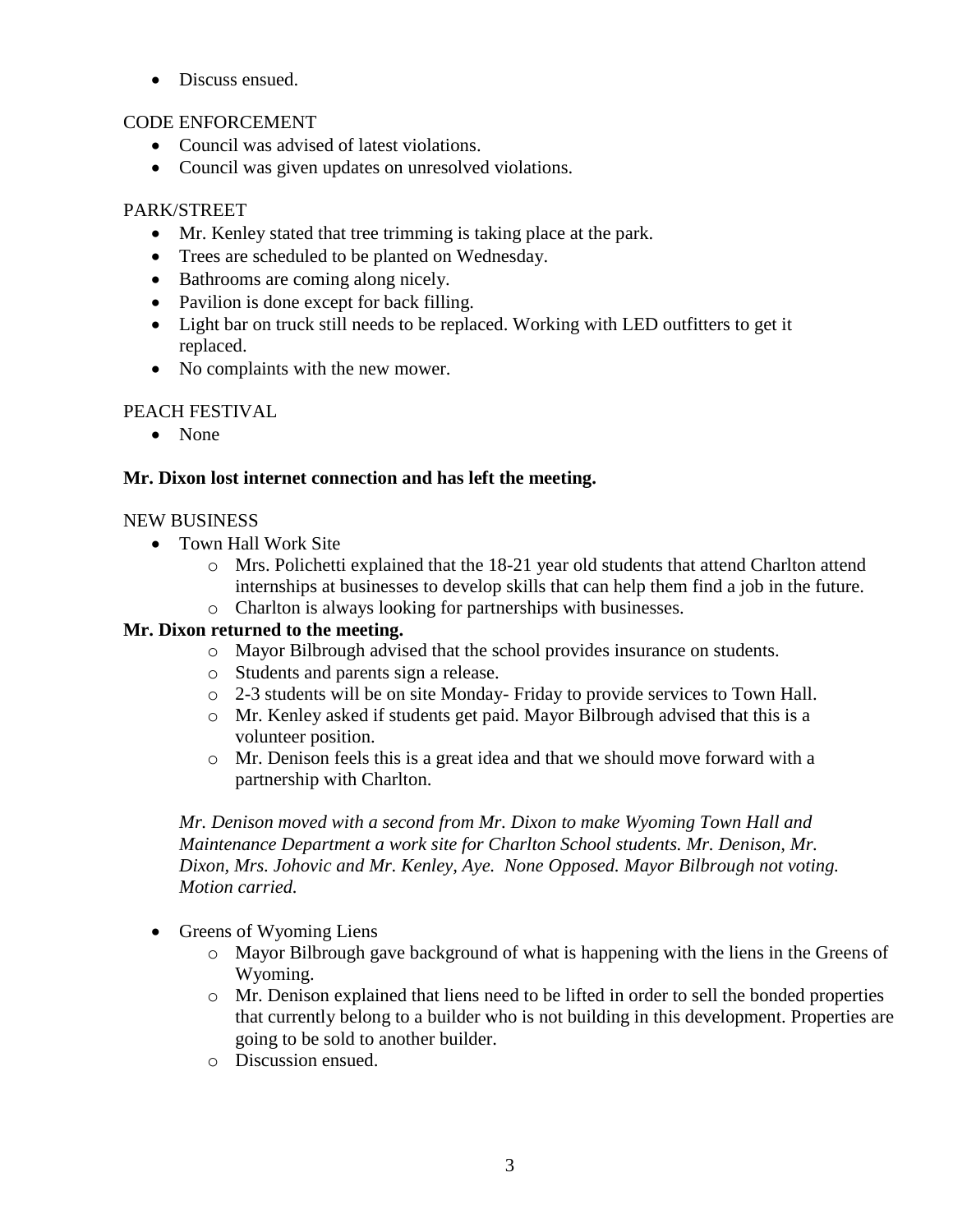*Mr. Denison moved with a second from Mr. Dixon to approve attorney to continue negotiations with the other parties involved to come to resolution. Mayor Bilbrough, Mr. Denison, Mr. Dixon, Mrs. Johovic and Mr. Kenley, Aye. None Opposed. Motion carried.* 

- $\bullet$  Ordinance #54-20
	- o Mr. Denison explained the changes added to Ordinance #3-11 that will include inspections and added bonds before Wyoming will accept streets.
	- o Discussion ensued.
	- $\circ$  Synopsis read by Mrs. Lindale for 1<sup>st</sup> reading.

#### UNFINISHED BUSINESS

- Supplemental Tax Bills
	- o Mr. Wooleyhand presented loss of income by not sending supplemental tax bills.
	- $\circ$  Mr. Denison recommended changing charter to state that supplemental tax bills will be sent but in the mean time we mirror Kent County by sending them out.
	- o Discussion ensued.

*Mr. Denison moved with a second from Mr. Dixon to start the process of a charter change regarding supplemental tax bills. Mayor Bilbrough, Mr. Denison, Mr. Dixon, Mrs. Johovic and Mr. Kenley, Aye. None Opposed. Motion carried.* 

- Review of R&R contract
	- o Mayor Bilbrough advised that he had a meeting with R&R regarding the contract. Contract has been updated.
	- $\circ$  Mayor Bilbrough explained that it may be difficult to rent 10 S. RR due to it being a small space and no parking. Rent rate was decreased.
	- o Area at 120 W. Camden Wyoming Ave to include utilities as the whole building has one meter.
	- o Also suggested that renter provide upgrades for a rent reduction.

*Mr. Denison moved with a second from Mr. Dixon to accept the revised contract with R&R Realty and authorize Mayor to execute. Mayor Bilbrough, Mr. Denison, Mr. Dixon, Mrs. Johovic and Mr. Kenley, Aye. None Opposed. Motion carried.* 

- Grass Ordinance-proposed changes
	- o Council reviewed proposed changes to grass ordinance.
	- o Mayor Bilbrough pointed out that hourly rate in section 6 was incorrect. The \$50 fee for mowing/weeding and trash/debris need to be increased to \$150.
	- o Section 8 needs to reflect e-ticketing from code enforcement for civil violations.
	- o Ordinance will be sent back to attorney for correction and numbering.
- Business License Ordinance proposed changes
	- o Council reviewed proposed changes for Business License.
	- o Ordinance will be numbered #55-20.
	- $\circ$  Mrs. Lindale read synopsis as 1<sup>st</sup> reading.